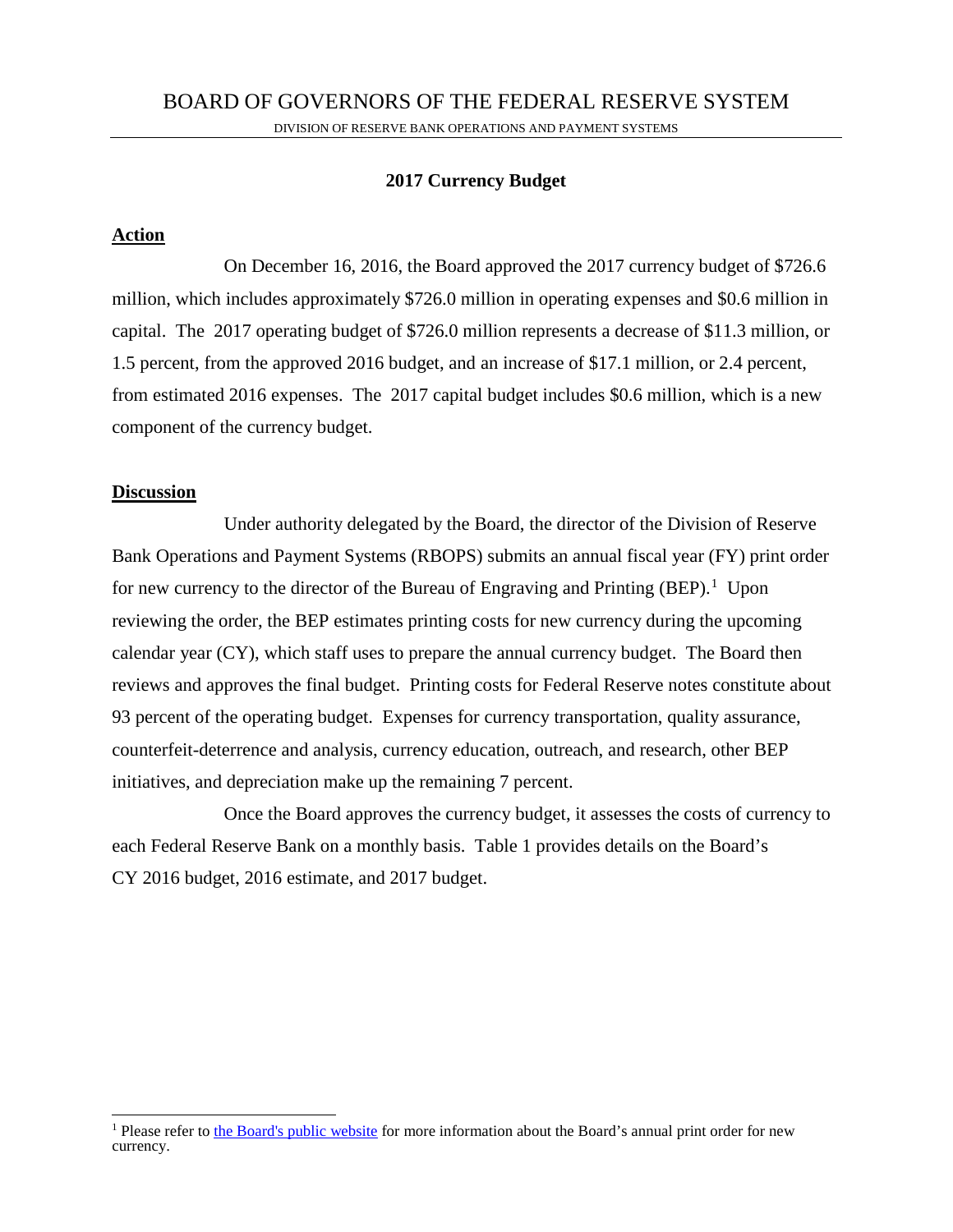| (calendar year)                             |           |                           |                 |         |             |                 |          |                 |          |  |  |  |  |
|---------------------------------------------|-----------|---------------------------|-----------------|---------|-------------|-----------------|----------|-----------------|----------|--|--|--|--|
|                                             |           |                           | <b>Variance</b> |         |             | <b>Variance</b> |          | <b>Variance</b> |          |  |  |  |  |
|                                             |           | 2016 Budget 2016 Estimate | 16E to 16B      |         | 2017 Budget | 17B to 16E      |          | 17B to 16B      |          |  |  |  |  |
|                                             | (000's)   | (000's)                   | Amount          |         | (000's)     | Amount          |          | Amount          |          |  |  |  |  |
|                                             |           |                           | (000's)         | Percent |             | (000's)         | Percent  | (000's)         | Percent  |  |  |  |  |
| Print order (number of notes)               | 7,841,005 | 7,491,280                 | $-349,725$      | $-4.5$  | 6,611,120   | $-880,160$      | $-11.7$  | $-1,229,885$    | $-15.7$  |  |  |  |  |
| <b>BEP</b> expenses                         | \$688,132 | \$672,586                 | $-$15,546$      | $-2.3$  | \$679,514   | \$6,928         | 1.0      | $-$ \$8,618     | $-1.3$   |  |  |  |  |
|                                             |           |                           |                 |         |             |                 |          |                 |          |  |  |  |  |
| Printing Federal Reserve notes <sup>a</sup> | \$670,422 | \$666,051                 | $-$4,371$       | $-0.7$  | \$673,799   | \$7,748         | 1.2      | \$3,377         | 0.5      |  |  |  |  |
| Currency reader                             | \$8,478   | \$1,835                   | $-$ \$6,643     | $-78.4$ | \$1,715     | $-$120$         | $-6.5$   | $-$6,763$       | $-79.8$  |  |  |  |  |
| Other <sup>b</sup>                          | \$4,232   | \$3,900                   | $-$ \$332       | $-7.9$  | \$4,000     | \$100           | 2.6      | $-$ \$232       | $-5.5$   |  |  |  |  |
| New BEP facility                            | \$5,000   | \$800                     | $-$4,200$       | $-84.0$ | \$0         | $-$ \$800       | $-100.0$ | $-$5,000$       | $-100.0$ |  |  |  |  |
| <b>Board expenses</b>                       | \$49,245  | \$36,325                  | $-$12,920$      | $-26.2$ | \$46,516    | \$10,191        | 28.1     | $-$2,729$       | $-5.5$   |  |  |  |  |
| Currency transportation                     | \$26,400  | \$20,780                  | $-$5,620$       | $-21.3$ | \$21,200    | \$420           | 2.0      | $-$5,200$       | $-19.7$  |  |  |  |  |
| <b>Ouality</b> assurance                    | \$9,200   | \$9,200                   | \$0             | 0.0     | \$12,500    | \$3,300         | 35.9     | \$3,300         | 35.9     |  |  |  |  |
| Counterfeit deterrence and analysis         | \$9,995   | \$5,201                   | $-$4,794$       | $-48.0$ | \$8,100     | \$2,899         | 55.7     | $-$1,895$       | $-19.0$  |  |  |  |  |
| Currency education, outreach, and           |           |                           |                 |         |             |                 |          |                 |          |  |  |  |  |
| research                                    | \$3,650   | \$1,144                   | $-$2,506$       | $-68.7$ | \$4,645     | \$3,501         | 306.1    | \$995           | 27.3     |  |  |  |  |
| Depreciation                                | \$0       | \$0                       | N/A             | N/A     | \$71        | \$71            | N/A      | \$71            | N/A      |  |  |  |  |
| <b>Operating budget and expenses</b>        | \$737,377 | \$708,911                 | $-$ \$28,466    | $-3.9$  | \$726,030   | \$17,119        | 2.4      | $-$11,347$      | $-1.5$   |  |  |  |  |
| Capital expenses                            | \$0       | \$0                       | \$0             | N/A     | \$600       | \$600           | N/A      | \$600           | N/A      |  |  |  |  |
| Single cycle capital                        | \$0       | \$0                       | \$0             | N/A     | \$600       | \$600           | N/A      | \$600           | N/A      |  |  |  |  |

<sup>a</sup> The number of notes in the CY 2017 budget declined by 11.7 percent, but printing costs increased by 1.2 percent, because the BEP increased its fixed cost billing rate to support the acceleration of the next design family of notes, in accordance with guidance provided by the Secretary of the Treasury.

<sup>b</sup> Other BEP expenses include costs to reimburse the BEP for expenses incurred by its Destruction Standards and Compliance Division of the Office of Compliance and Mutilated Currency Division of the Office of Financial Management.

## **2016 Currency Expenses**

 $\overline{a}$ 

 Staff estimates that total currency expenses will be \$708.9 million in 2016, which is approximately \$28.5 million, or 3.9 percent, below the 2016 budgeted amount. Over half of the budget underrun is attributable to lower-than-budgeted BEP expenses because it purchased fewer currency readers than budgeted, encountered significant delays with the new building project, and delivered fewer Federal Reserve notes than budgeted. The remainder of the budget underrun is attributable to lower-than-projected costs for transporting new and fit notes from the BEP to Reserve Banks and among Reserve Banks, and delays in awarding contracts for activities related to counterfeit deterrence and currency education.<sup>2</sup> These factors are discussed in more detail below.

**Table 1 Currency budget**

<sup>&</sup>lt;sup>2</sup> The procurement activities that were delayed included new activities and services, for which the Board had not previously contracted and needed more time to investigate legal authority and procedural issues. As a result, we did not include enough time in our planning for the required approvals of these new activities. Based on what we learned during 2016 and the work that has been conducted with the Board's legal and procurement staff, we are confident that these contracts will be awarded in a timely manner during 2017.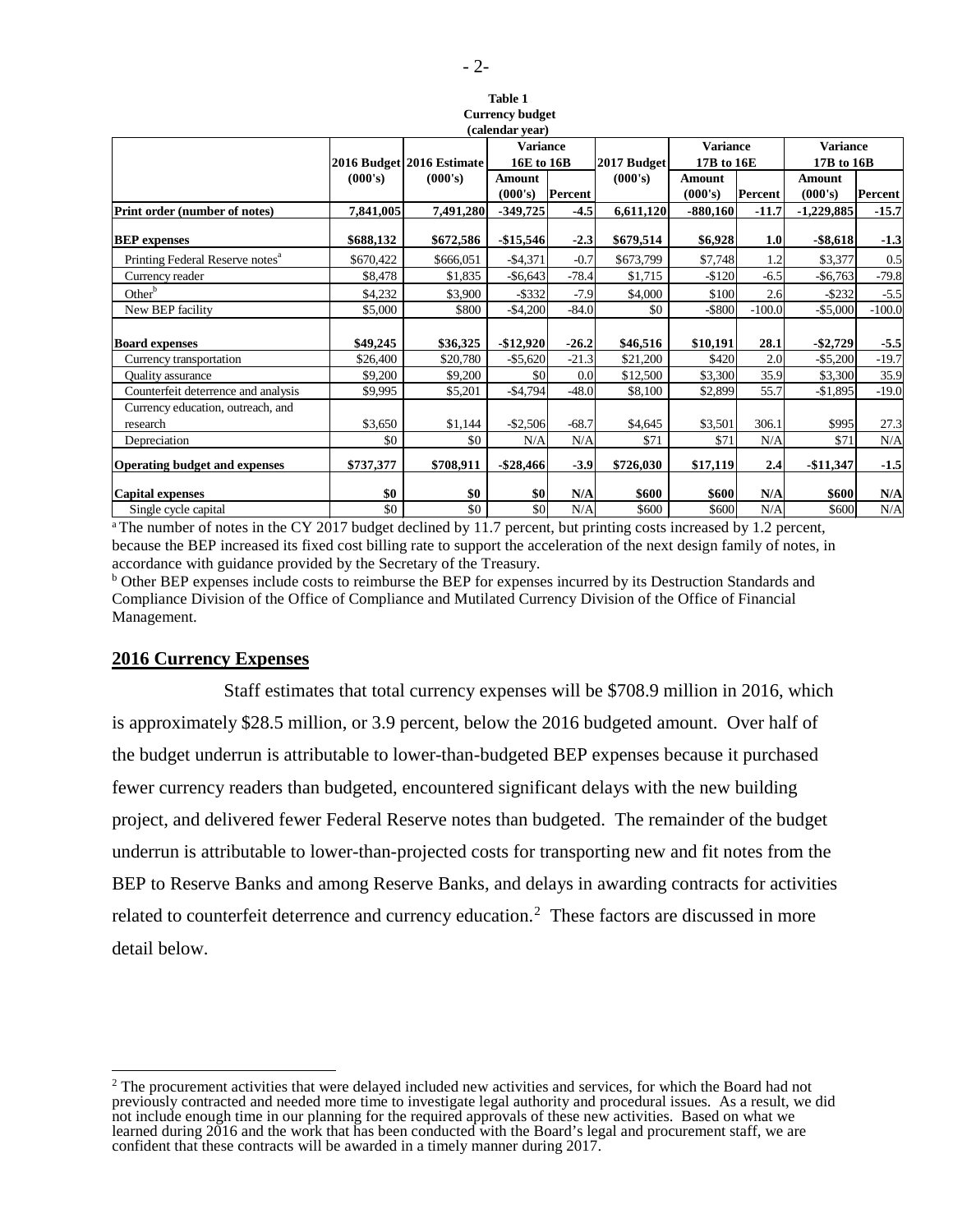## *2016 Printing and Transportation Expenses*

 Estimated expenses for printing Federal Reserve notes in CY 2016 are \$666.1 million, which is \$4.4 million, or 0.7 percent, lower than the budgeted amount. This budget underrun does not reflect a change in the annual print order or less-than-planned deliveries by the BEP, but rather a shift of deliveries between budget years.<sup>3</sup> The BEP delivered and the Board paid for 0.2 billion more notes in the last quarter of CY 2015 (after we submitted the CY 2016 budget) than we had budgeted to be delivered and paid for in CY 2016. Furthermore, the BEP will deliver 0.1 billion fewer notes during the last quarter of CY 2016 than we budgeted.

Currency transportation expenses are estimated to be \$20.8 million, which is \$5.6 million, or 21.3 percent, lower than the budgeted amount. During 2016, Reserve Bank receipts from circulation declined, which resulted in fewer shipments of unprocessed currency between Reserve Banks. Additionally, international payments were relatively stable in 2016 and resulted in a reduced need to transport new \$100 notes from the BEP to the Reserve Banks in 2016.

## *2016 Currency Reader Program Expenses*

Estimated CY 2016 expenses for the currency reader program are \$1.8 million, which is \$6.6 million, or 78.4 percent, lower than the budgeted amount primarily because the BEP procured and distributed fewer readers than the 130,000 it estimated in 2016. The BEP estimates currently that it will procure and distribute only about 10,000 readers in 2016 because some potential users have downloaded the BEP's smart-phone currency reader application, instead of ordering a currency reader.

#### *2016 BEP New Facility Expenses*

 $\overline{a}$ 

 Estimated CY 2016 expenses for the BEP's new facility are \$0.8 million, which is \$4.2 million, or 84.0 percent, lower than the budgeted amount primarily because the BEP made less progress on this project than expected. In 2016, the BEP entered into an interagency

- 3-

<sup>&</sup>lt;sup>3</sup> The BEP operates on a fiscal year that begins on October 1 and ends September 30 and the Board operates on a calendar year that begins on January 1. This difference in timing requires that we estimate the Board's calen calendar year that begins on January 1. This difference in timing requires that we estimate the Board's calendar-<br>year budget for new currency by eliminating the estimated volume and associated printing costs of notes that BEP will produce in the first quarter of its fiscal year and estimating the volume and associated printing costs of notes Board staff projects the BEP will produce in the fourth quarter of the calendar year. The BEP, however, fulfilled the Board's fiscal year 2016 print order.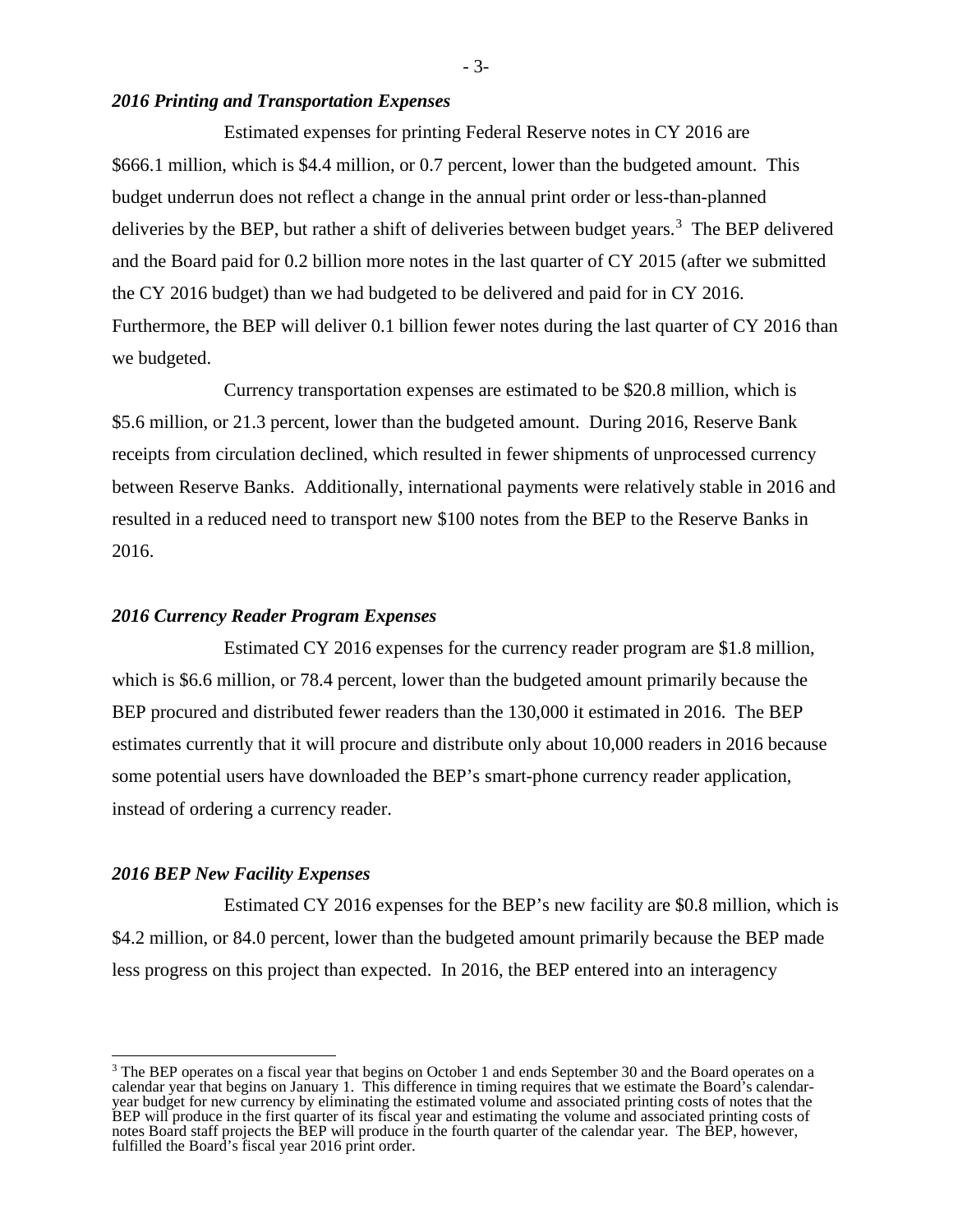agreement with the General Services Administration and paid it nearly \$0.8 million to evaluate potential sites for a new facility to replace the existing facility in Washington, D.C..

### *2016 Quality Assurance Expenses*

Estimated CY 2016 expenses for the quality assurance program are \$9.2 million, which is unchanged from the budgeted amount.

 During 2016, the Board staff and currency quality assurance (CQA) consultants continued to build on the improved processes established to date. The CQA consultants helped the BEP execute a sampling program and processing standards for \$100 notes using single note inspection equipment. The CQA consultants also assisted the BEP in improving the banknote development process so that functional, security, and manufacturing requirements are considered at the conceptual stage and continue through the development and testing stages of designing the next family of notes. In addition, the CQA consultants facilitated the development of quality assurance standards, procedures for releasing banknotes that meet agreed-upon quality standards, and metrics reports that detail the costs of poor quality to enable greater evidence-based decision making in the BEP's manufacturing processes. The CQA consultants also were able to transition day-to-day management of key programs to the BEP, including internal quality audits and workplace organization and standardization.

# *2016 Counterfeit Deterrence and Analysis Expenses*

 Estimated CY 2016 expenses for counterfeit deterrence and analysis are \$5.2 million, which is \$4.8 million, or 48.0 percent, lower than the 2016 budget. The underrun is primarily the result of several contracts being awarded later in 2016 than we anticipated because of procurement delays, and the BEP contracted for some of the work that it had asked us to perform and for which we had budgeted.

### *2016 Currency Education, Outreach, and Research Expenses*

 Estimated CY 2016 expenses for currency education, outreach, and research are approximately \$1.1 million, which is approximately \$2.5 million, or 68.7 percent, lower than the 2016 budget. This budget underrun is largely attributable to delays in awarding contracts, which shifted some planned expenditures from 2016 to 2017.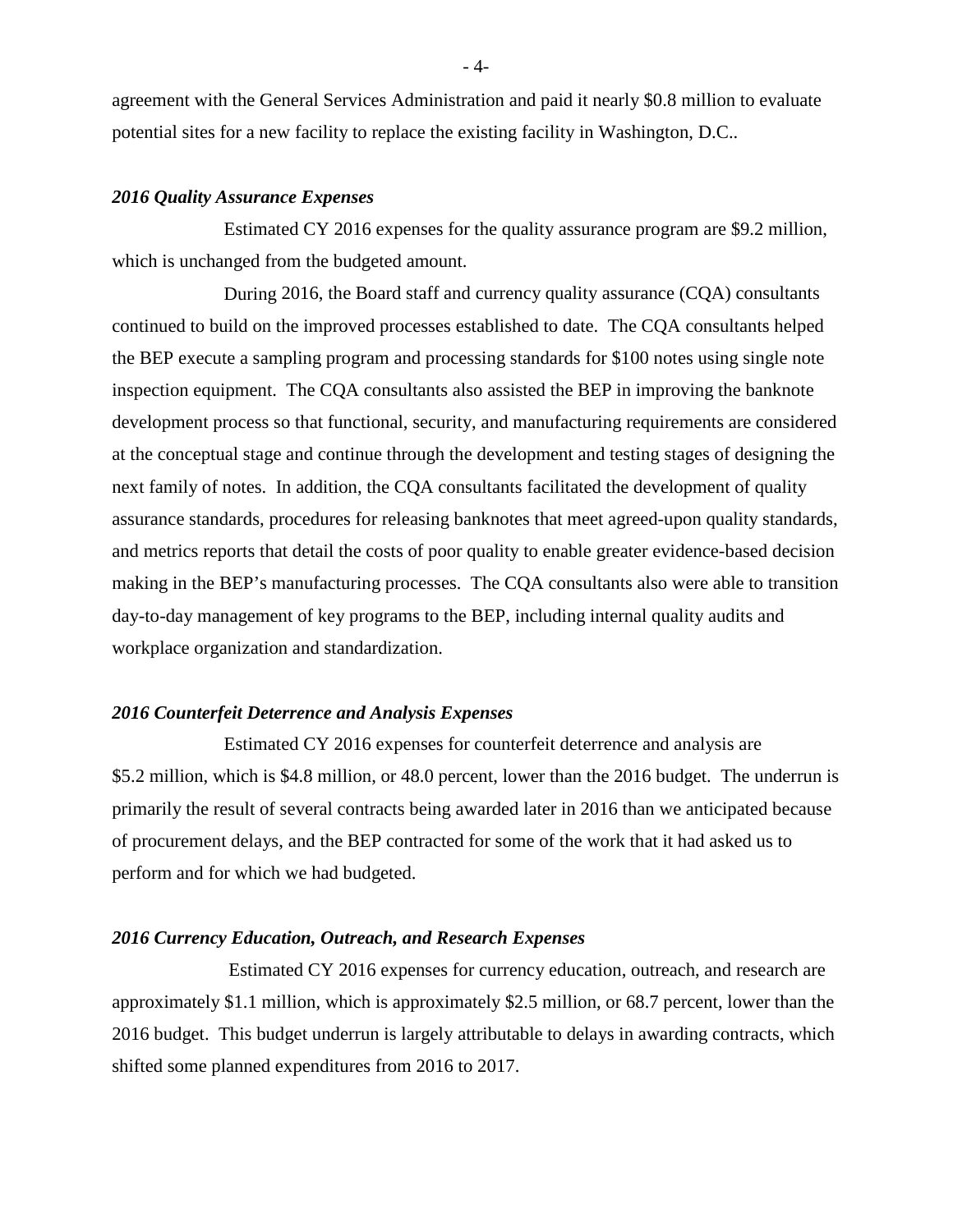#### **2017 Operating Budget**

The 2017 operating budget is approximately \$726.0 million, which is \$11.3 million, or 1.5 percent, less than the 2016 budget, and about \$17.1 million, or 2.4 percent higher than 2016 estimated operating expenses.<sup>4</sup> The budget-to-budget decrease is primarily attributable to expectations that the BEP will purchase fewer currency readers, and no funding will be needed in 2017 for expenses associated with a new BEP facility in the metropolitan Washington, D.C. area.

### **BEP Expenses**

#### *2017 Printing Budget*

 The currency budget includes \$673.8 million in printing costs for CY 2017, which represents an increase of 0.5 percent from the 2016 budget and 1.2 percent from 2016 estimated expenses. The printing budget includes \$418.7 million (62 percent) in fixed costs and \$255.1 million (38 percent) in variable costs.<sup>5</sup>

### *Fixed Costs*

 $\overline{a}$ 

Fixed costs, which include capital, prepress and engraving, fixed manufacturing overhead and support, research and development, and general and administrative staff, are budgeted to increase nearly \$21.5 million, or 5.4 percent, from 2016 estimated expenses, because the BEP included an additional \$9.3 million for staffing and overtime expenses to support the acceleration of the next design family of notes. The remainder of the increase is primarily attributable to an adjustment to the BEP's working capital fund. For budget planning purposes, the BEP also provided us with a three-year working capital plan that includes approximately \$212.9 million for anticipated 2017 capital investments and obligations. During 2016, we worked closely with the BEP to review capital projects that exceed \$1 million and helped the

<sup>&</sup>lt;sup>4</sup> The attachment shows the new currency expenses, the value and number of notes printed, and the number and cost of notes printed from the 1997 through 2017 budget periods.<br><sup>5</sup> The BEP does not receive federal appropriations. All operations of the BEP are financed by a revolving fund that

is reimbursed through product sales, virtually all of which are sales of Federal Reserve notes to the Board to fulfill its print order. The BEP recovers its costs of operations and obtains funds necessary for capital investment through customer billing rates. Section 16 of the Federal Reserve Act requires that all costs incurred for the issuing of notes shall be paid for by the Board and included in its assessments to the Reserve Banks.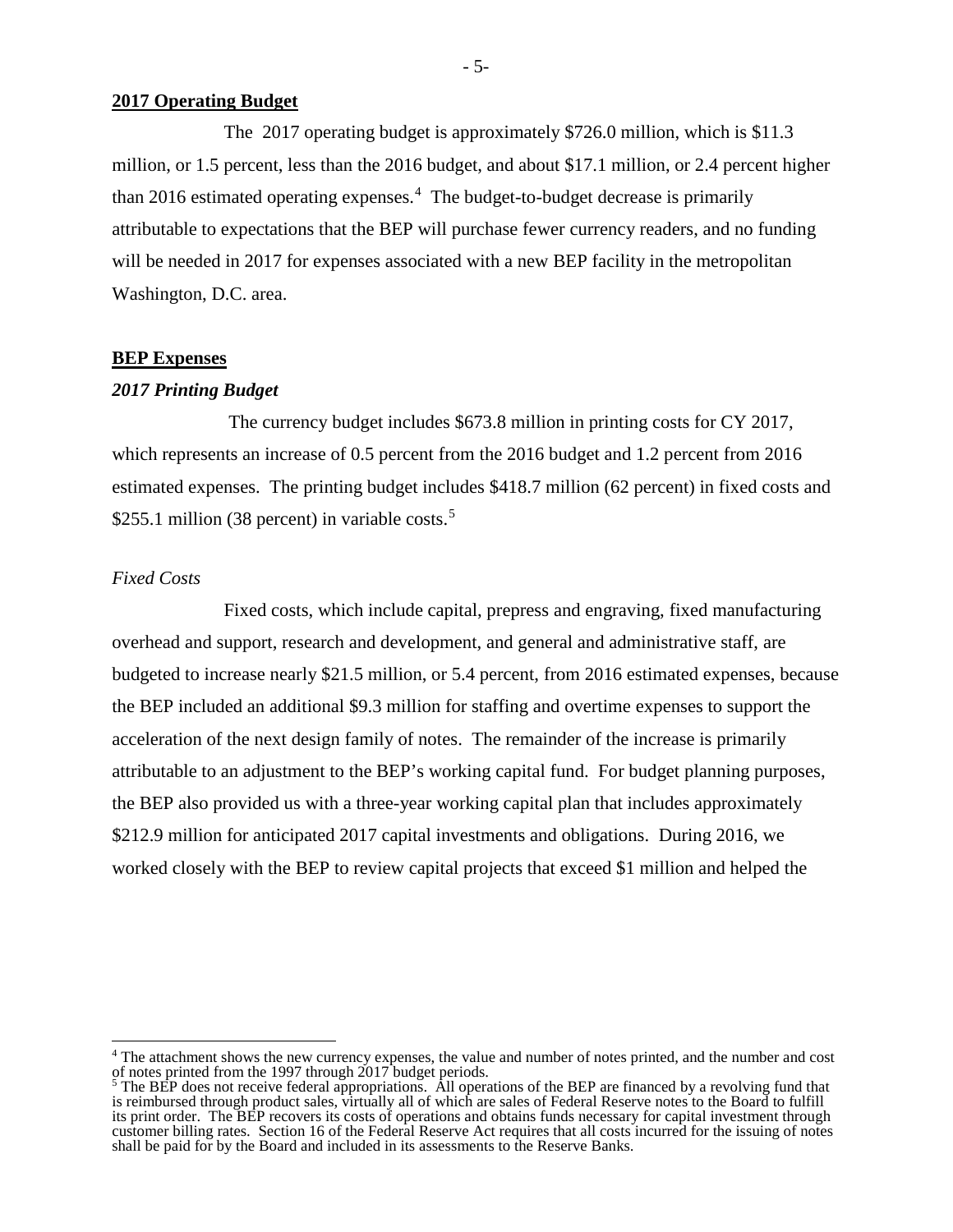BEP develop a long-term manufacturing strategy and the production equipment purchases to support this strategy.<sup>6</sup>

## *Variable Costs*

Variable costs, which include paper, ink, direct labor, and other variable manufacturing costs, are budgeted to decrease by \$13.7 million, or 5.1 percent, from 2016 estimated expenses primarily because of a smaller volume of Federal Reserve notes budgeted to be delivered in 2017 compared with 2016.

| <b>BEP Printing Costs</b>                       |                                                               |                                                              |                                                                        |                                                                        |  |  |  |  |  |  |  |  |  |
|-------------------------------------------------|---------------------------------------------------------------|--------------------------------------------------------------|------------------------------------------------------------------------|------------------------------------------------------------------------|--|--|--|--|--|--|--|--|--|
| Note type                                       | 2016 estimated<br>variable unit costs<br>(per thousand notes) | 2017 budgeted<br>variable unit costs<br>(per thousand notes) | 2016 estimated<br>total unit cost <sup>b</sup><br>(per thousand notes) | 2017 budgeted<br>total unit costs <sup>b</sup><br>(per thousand notes) |  |  |  |  |  |  |  |  |  |
| $$1, $2^a$                                      | \$20.93                                                       | \$22.06                                                      | \$53.87                                                                | \$54.26                                                                |  |  |  |  |  |  |  |  |  |
| \$5                                             | \$37.54                                                       | \$37.57                                                      | \$112.63                                                               | \$114.93                                                               |  |  |  |  |  |  |  |  |  |
| \$10                                            | \$37.52                                                       | \$38.38                                                      | \$132.80                                                               | \$108.77                                                               |  |  |  |  |  |  |  |  |  |
| \$20                                            | \$40.95                                                       | \$41.18                                                      | \$118.03                                                               | \$122.20                                                               |  |  |  |  |  |  |  |  |  |
| \$50                                            | \$40.95                                                       | \$39.33                                                      | \$81.92                                                                | \$194.19                                                               |  |  |  |  |  |  |  |  |  |
| \$100                                           | \$74.84                                                       | \$71.37                                                      | \$134.14                                                               | \$154.84                                                               |  |  |  |  |  |  |  |  |  |
| Average cost per<br>thousand notes <sup>c</sup> | \$38.31                                                       | \$38.87                                                      | \$94.91                                                                | \$102.67                                                               |  |  |  |  |  |  |  |  |  |

**Table 2 BEP Printing Costs**

a. \$1 and \$2 notes do not include the number of security features that are in all other denominations; \$5 notes include two watermarks and additional security features; and \$10, \$20, and \$50 notes include watermarks, additional security features, and a color-shifting ink. The \$100 note includes a watermark, a 3-D security ribbon, a new colorshifting feature ("the Bell in the Inkwell"), additional security features, and a color-shifting ink.

b. The total costs per thousand notes are fixed costs divided by the number of notes in the Board's budget, plus variable costs per thousand notes.

c. The average cost per thousand notes is budgeted costs divided by the number of notes included in the budget, excluding the volume of \$100 notes which were processed on single-note inspection (SNI) equipment. The SNI \$100 notes were provided to the Board at no cost because we paid for these notes through surcharges in 2010, when the notes were originally printed, but not accepted because of quality concerns.

The BEP provided us with estimates of 2017 printing costs, as shown in table 2,

which reflect the number of notes in our order. Variable costs, by denomination, remained

relatively stable between 2016 and 2017 and range from \$22.06 per thousand notes for \$1 notes

to \$71.37 per thousand notes for \$100 notes. Consistent with the stable variable costs by

 $\overline{a}$ <sup>6</sup> By memorandum of understanding between the Board and the Treasury, the BEP is required to consult with the RBOPS director before funds are committed for capital projects that exceed \$1 million. During 2016, however, the director of RBOPS and the BEP agreed to a long-term manufacturing strategy to replace aging production equipment, which will allow the BEP to acquire the agreed-upon production equipment without consulting with RBOPS director. The BEP will continue to consult with the RBOPS director for capital projects that exceed \$1 million that are not part of the long-term manufacturing strategy and RBOPS staff will review with the BEP annually, its progress in achieving the plan.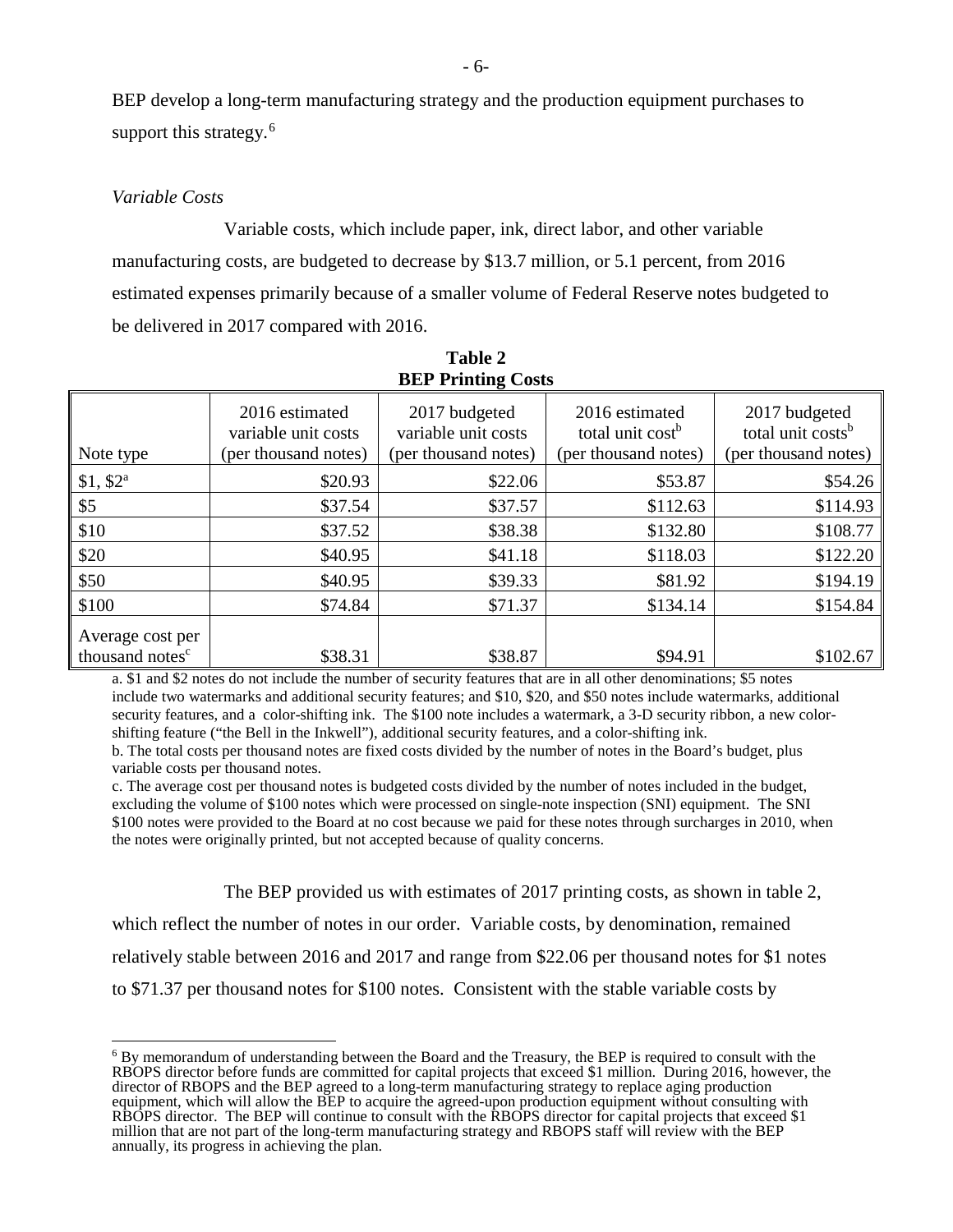denomination, the average variable costs remained relatively unchanged between 2016 and 2017. The total projected average cost per thousand notes will increase from \$94.91 in 2016 to \$102.67 in 2017 primarily because of higher fixed costs at the BEP.

## *2017 Currency Reader Program Budget*

The 2017 currency reader budget is approximately \$1.7 million, which is \$0.1 million lower than 2016 estimated expenses and \$6.8 million lower than the 2016 budget. The budget includes \$0.5 million to purchase and distribute nearly 8,500 currency readers to qualified blind or visually-impaired individuals at no cost to the user. The BEP expects to distribute fewer readers in 2017 than it did in 2016 because the BEP believes that a majority of qualified individuals have either received a reader or downloaded the BEP's smart-phone currency reader application. In addition, the budget includes nearly \$1.2 million to reimburse the Library of Congress for administering the currency reader program through the existing infrastructure of its book reader program, which is managed by the National Library Service, and other administrative and outreach expenses. The BEP will continue to bill the Board quarterly based on actual, rather than budgeted, expenses.

### *2017 Budget for Other Reimbursements to the Bureau of Engraving and Printing*

The 2017 budget includes \$4.0 million to reimburse the BEP for expenses incurred by its Destruction Standards and Compliance Division of the Office of Compliance (OC) and Mutilated Currency Division (MCD) of the Office of Financial Management. The OC develops standards for cancellation and destruction of unfit currency and for note accountability at the Reserve Banks, and reviews Reserve Banks' cash operations for compliance with its standards. As a public service, the MCD also processes claims for the redemption of damaged or mutilated currency.

# **Board Expenses**

## *2017 Currency Transportation Budget*

The 2017 currency transportation budget is \$21.2 million, which is nearly \$0.4 million, or 2.0 percent, higher than 2016 estimated expenses. The budget includes the cost of shipping new currency from the BEP to Reserve Banks, of intra-System shipments of fit and unprocessed currency, and of returning currency pallets from the Reserve Banks to the BEP.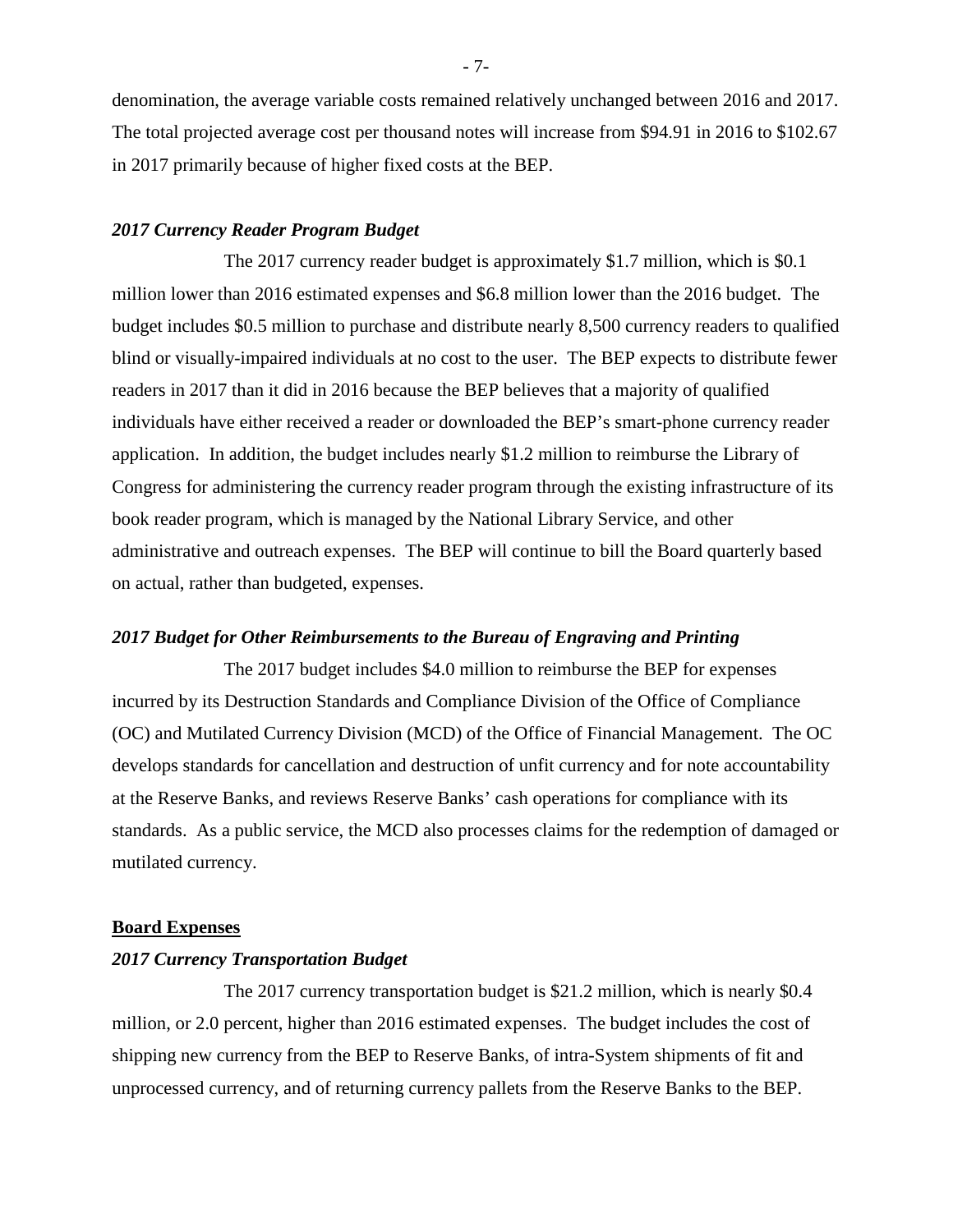The majority of the increase is attributable to a growth in armored carrier rates between 2016 and 2017, which are associated with new contracts.

### *2017 Quality Assurance Budget*

 The 2017 budget for the quality assurance program is \$12.5 million, which is about \$3.3 million, or 35.9 percent, higher than 2016 estimated expenses and the 2016 budget. The budget includes \$11.5 million to fund the CQA program and \$1.0 million to fund the research and development of a quality inspection sensor.

The budgeted funding will allow the CQA consultants to continue facilitating the implementation of the new quality system at the BEP; to support the research, technology, and product development required for the next design family of notes; and to continue providing temporary resources to the BEP to sustain critical programs that have been implemented for the quality system. The increased funding would help enhance the overall implementation effort for the CQA program as well as provide additional resources to the BEP to facilitate the acceleration of the next design family of notes. Because Treasury has changed priorities in support of the acceleration of the new family of notes, we believe that increased funding in 2017 for the CQA program is necessary to complete the successful implementation of the quality system, as well as facilitate the acceleration of the development of the new-design family of notes. Without this additional support, we believe that full implementation of the quality system, and therefore the investments made by the Board, will be in jeopardy. We also believe that the quality of newdesign notes will suffer and that the ultimate costs to the Board of new currency will be increased.

 The budget also includes \$1 million for the Board to contract for the research and development necessary to develop a new optical currency sensor that could be used at the BEP (and possibly the Reserve Banks) for inline sheet inspection and monitoring of print quality, features, characteristics, and other attributes. This research supports our strategy to inspect for quality throughout the production process and to align new and circulated note inspection processes.

### *2017 Counterfeit Deterrence and Analysis Budget*

The 2017 budget for counterfeit deterrence research is \$8.1 million, which is nearly \$2.9 million, or 55.7 percent, higher than 2016 estimated expenses and \$1.9 million, or 19.0 percent lower than the 2016 budget. The budget includes approximately \$5.9 million for

- 8-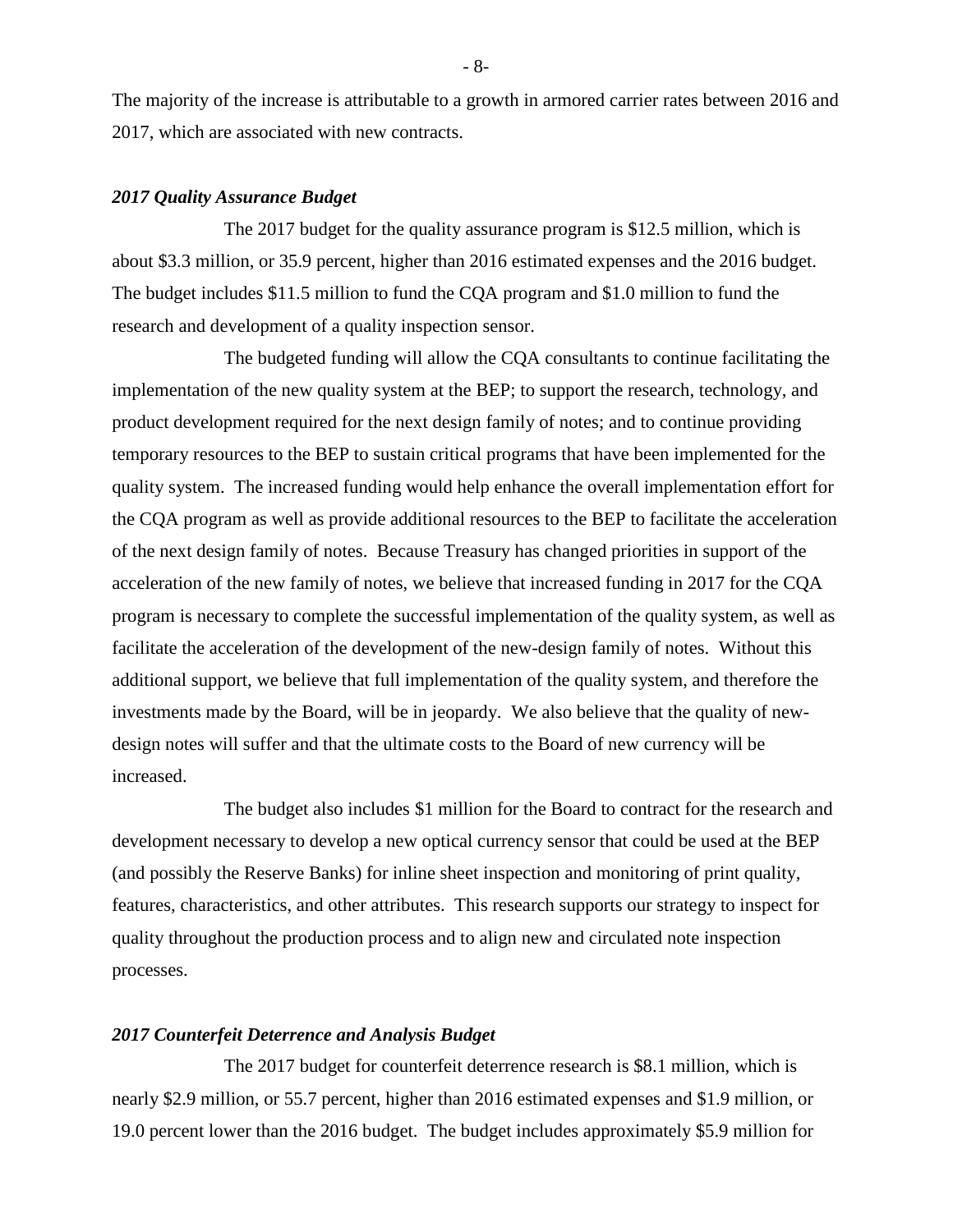the renewal of annual memberships and \$2.2 million for Board-led research, development, and partnerships with other government agencies.

The budget includes about \$5.9 million for membership in the Central Bank Counterfeit Deterrence Group (CBCDG), which is an increase of nearly \$0.8 million from 2016 expenses. The CBCDG operates under the auspices of the G-10 central bank governors to combat digital counterfeiting and includes 35 central banks. The augmented 2017 membership fee will allow the CBCDG to develop enhanced counterfeit deterrence technologies. The Board's counterfeit deterrence and analysis budget also includes membership in the Reproduction Research Center at the Danmarks Nationalbank to perform adversarial analysis on design concepts and potential security features.

The budget also includes nearly \$2.2 million to contract with commercial vendors and national labs to research, develop, test, and evaluate new or existing security features. These additional responsibilities are consistent with the customary role of an issuing authority and focused on security issues in particular. Although they have not been core activities at the Board in the past, we believe they are necessary to support a new-design family of notes with the requisite security features, and are typically associated with the role of an issuing authority.

## *2017 Currency Education, Outreach, and Research Budget*

 The 2017 budget for currency education, outreach, and research is \$4.6 million, which is about \$1.0 million, or 27.3 percent, higher than the 2016 budget. The budget includes nearly \$3.1 million to fund the Board's currency education program (CEP), \$1.0 million to contract for design-related work for the next design family of notes, \$0.5 million to conduct cognitive and perception studies, and \$65 thousand to host the XXII Pacific Rim Banknote Conference.

The CEP program is designed to protect and maintain confidence in U.S. currency worldwide by providing information on all circulating designs of Federal Reserve notes to the global public and key stakeholder groups. In 2017, the CEP will continue to conduct outreach to domestic and international businesses and retailers and maintain the uscurrency.gov educational website.

#### **2017 Capital Budget**

 The 2017 capital budget includes \$0.6 million to equip an office-size adversarial analysis workspace at the Board, which will be used to assess the counterfeiting threat to

- 9-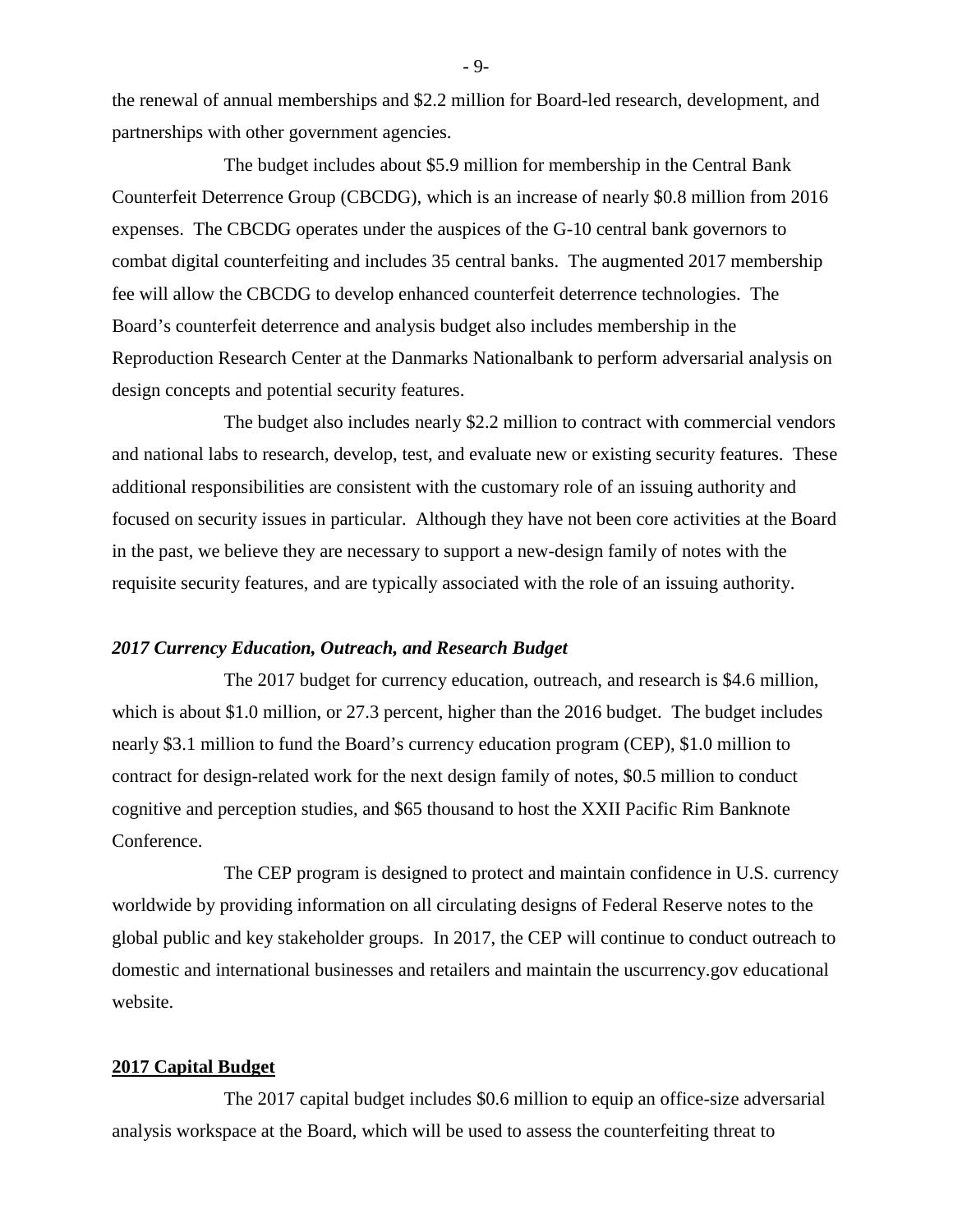potential new security features from casual counterfeiting using commercially-available materials. We would purchase commercial evaluation tools, equipment, and materials similar to those used by the casual counterfeiter to assess the threat to potential new security features using less-sophisticated techniques.

#### **2017 Budget Risks**

#### *Test equipment*

 In order to support our role as issuing authority and to facilitate the Treasury Department's and BEP's plan to accelerate a new-design family of Federal Reserve notes, we believe that the Board should also equip an adversarial analysis test facility to assess the counterfeiting threat from the professional counterfeiter using commercial printing equipment.<sup>7</sup> The test facility would be located at the BEP and use specialized, scientific staff from the Board and BEP to conduct the analysis. To advance this initiative, the Board and BEP need additional test equipment to analyze potential new security features, ensure that security features are manufacturable, and can be integrated effectively into the new-design family of notes. This capability would provide us with more comprehensive information about threats to our notes and support the acceleration of the new-design family of notes. The BEP has developed requests for proposals for this additional test equipment and has included the associated capital costs in its billing rates. If, however, the BEP is unable to acquire this equipment in 2017, it may request that the Board purchase this equipment, which could cost between \$7 million and \$14 million.

#### *New BEP Facility*

 $\overline{a}$ 

The BEP received Treasury approval in 2015 to pursue a new building in the metropolitan Washington D.C. area. The BEP continues to pursue strategies with the Government Services Administration that will facilitate necessary approvals to move the project forward. The BEP requested that we include \$40 million in the 2017 budget; however, based on the current status of the project, we have not included any funding in the budget.

 $-10-$ 

 $7$  On June 17, 2015, the Secretary of the Treasury announced that the theme of the new-design family of notes will be "democracy," and that the \$10 note will be the first denomination to be redesigned, will be unveiled in 2020, and will include a raised tactile feature. On April 20, 2016, the Secretary announced that he directed the BEP to work closely with the Federal Reserve to accelerate work on the redesign of the \$5, \$10, and \$20 notes.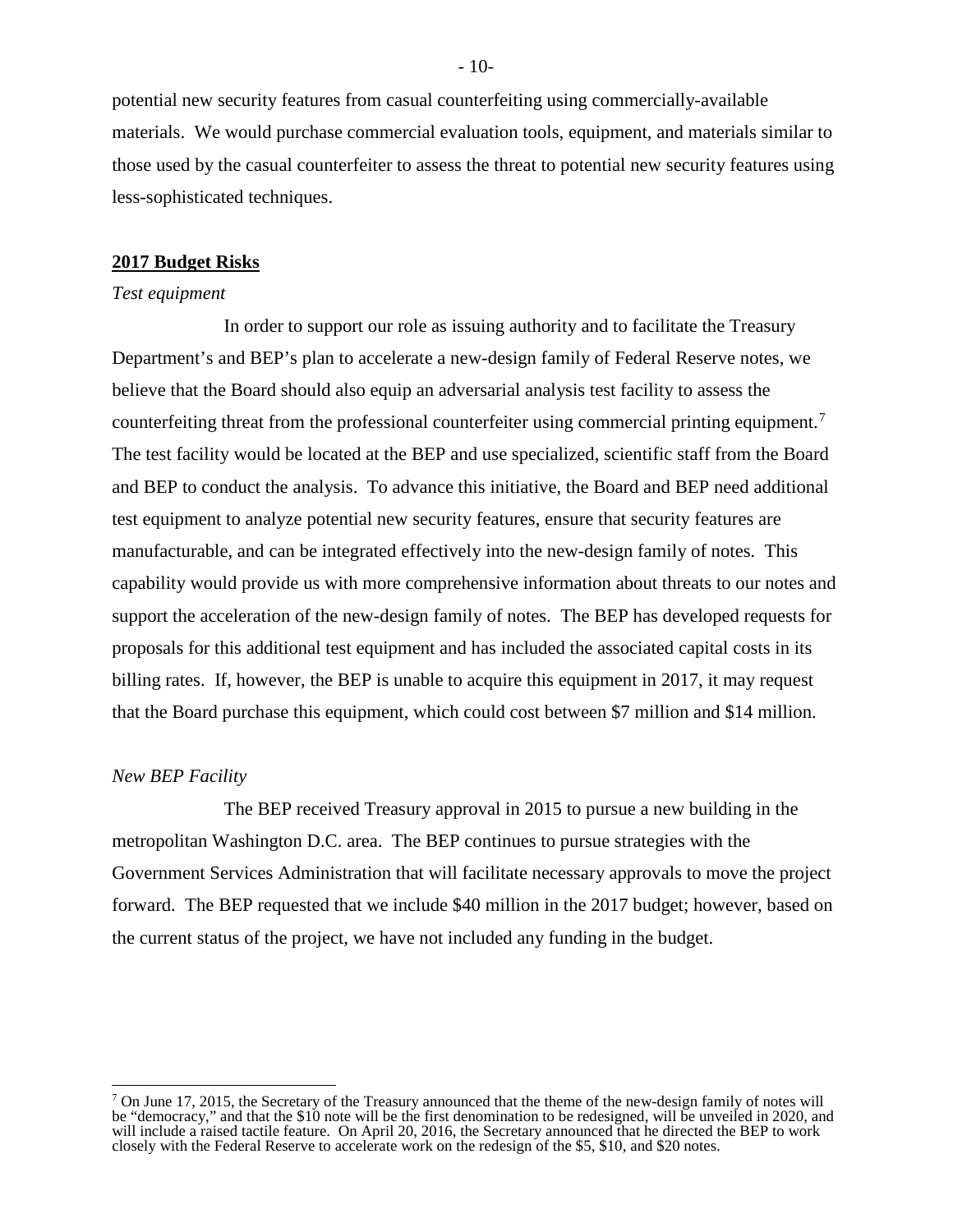

#### **Attachment: New Currency Expenses**